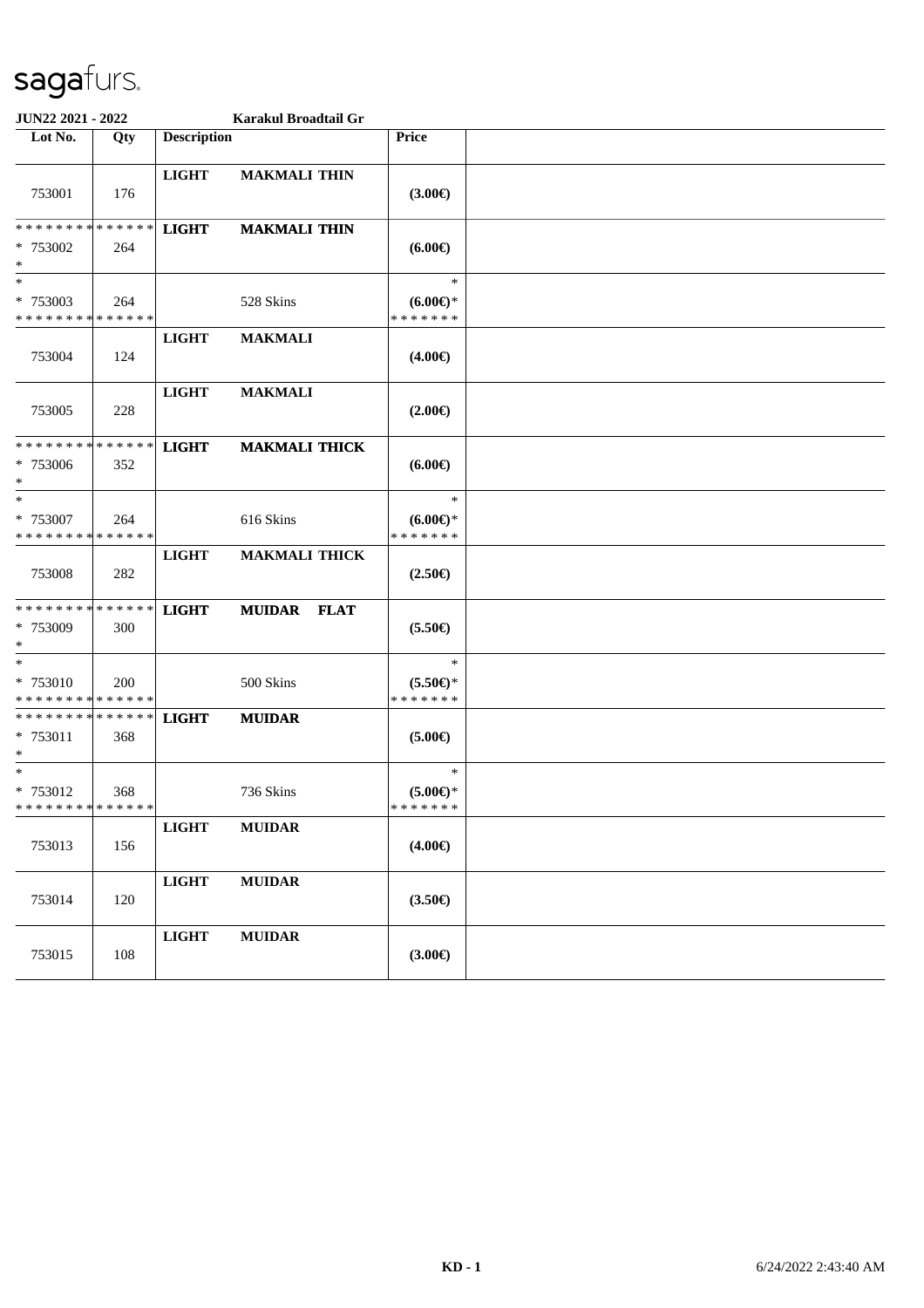| <b>JUN22 2021 - 2022</b>                                                          |            | Karakul Broadtail Gr                       |                                               |  |
|-----------------------------------------------------------------------------------|------------|--------------------------------------------|-----------------------------------------------|--|
| Lot No.                                                                           | Qty        | <b>Description</b>                         | Price                                         |  |
| * * * * * * * * * * * * * * *<br>* 753021<br>$\ast$                               | 276        | <b>SKY</b><br><b>MAKMALI THIN</b>          | $(5.00\epsilon)$                              |  |
| $*$<br>* 753022<br>* * * * * * * * * * * * * *                                    | 184        | 460 Skins                                  | $\ast$<br>$(5.00\epsilon)$ *<br>* * * * * * * |  |
| * * * * * * * * * * * * * * *<br>* 753023<br>$*$                                  | <b>200</b> | <b>MAKMALI THICK</b><br><b>SKY</b>         | $(3.50\epsilon)$                              |  |
| $\overline{\mathbf{r}}$<br>* 753024<br>* * * * * * * * <mark>* * * * * * *</mark> | <b>200</b> | 400 Skins                                  | $\ast$<br>$(3.50\epsilon)$ *<br>* * * * * * * |  |
| * * * * * * * * <mark>* * * * * * *</mark><br>* 753025<br>$*$                     | 360        | <b>MAKMALI THICK</b><br><b>SKY</b>         | $(5.00\epsilon)$                              |  |
| $*$<br>* 753026<br>* * * * * * * * * * * * * *                                    | 270        | 630 Skins                                  | $\ast$<br>$(5.00\epsilon)$ *<br>* * * * * * * |  |
| * * * * * * * * * * * * * *<br>* 753027<br>$\ast$                                 | 258        | <b>SKY</b><br><b>MUIDAR</b><br><b>FLAT</b> | $(4.50\epsilon)$                              |  |
| $*$<br>* 753028<br>* * * * * * * * * * * * * *                                    | 258        | 516 Skins                                  | $\ast$<br>$(4.50\epsilon)$ *<br>* * * * * * * |  |
| * * * * * * * * * * * * * * *<br>* 753029<br>$\ast$                               | 384        | <b>SKY</b><br><b>MUIDAR</b>                | $(5.00\epsilon)$                              |  |
| $*$<br>* 753030<br>* * * * * * * * * * * * * *                                    | 288        | 672 Skins                                  | $\ast$<br>$(5.00\epsilon)$ *<br>* * * * * * * |  |
| 753031                                                                            | 216        | <b>SKY</b><br><b>MUIDAR</b>                | $(3.50\epsilon)$                              |  |
| 753032                                                                            | 156        | <b>SKY</b><br><b>MUIDAR</b>                | $(2.50\epsilon)$                              |  |
| 753033                                                                            | 72         | <b>SKY</b><br><b>MUIDAR</b>                | $(2.50\epsilon)$                              |  |
| 753034                                                                            | 114        | <b>SKY</b><br><b>MUIDAR</b>                | $(1.50\epsilon)$                              |  |
| * * * * * * * * <mark>* * * * * *</mark><br>* 753035<br>$\ast$                    | 264        | <b>SKY</b><br><b>MUIDAR</b>                | $(3.50\epsilon)$                              |  |
| $*$<br>* 753036<br>* * * * * * * * * * * * * *                                    | 176        | 440 Skins                                  | $\ast$<br>$(3.50\epsilon)$ *<br>* * * * * * * |  |
| * * * * * * * * <mark>* * * * * *</mark><br>* 753037<br>$\ast$                    | 196        | <b>SKY</b><br><b>MUIDAR</b>                | $(3.50\epsilon)$                              |  |
| $\ast$<br>* 753038<br>* * * * * * * * * * * * * *                                 | 196        | 392 Skins                                  | $\ast$<br>$(3.50\epsilon)$ *<br>* * * * * * * |  |
| 753039                                                                            | 306        | <b>SKY</b><br><b>MUIDAR</b>                | $(1.50\epsilon)$                              |  |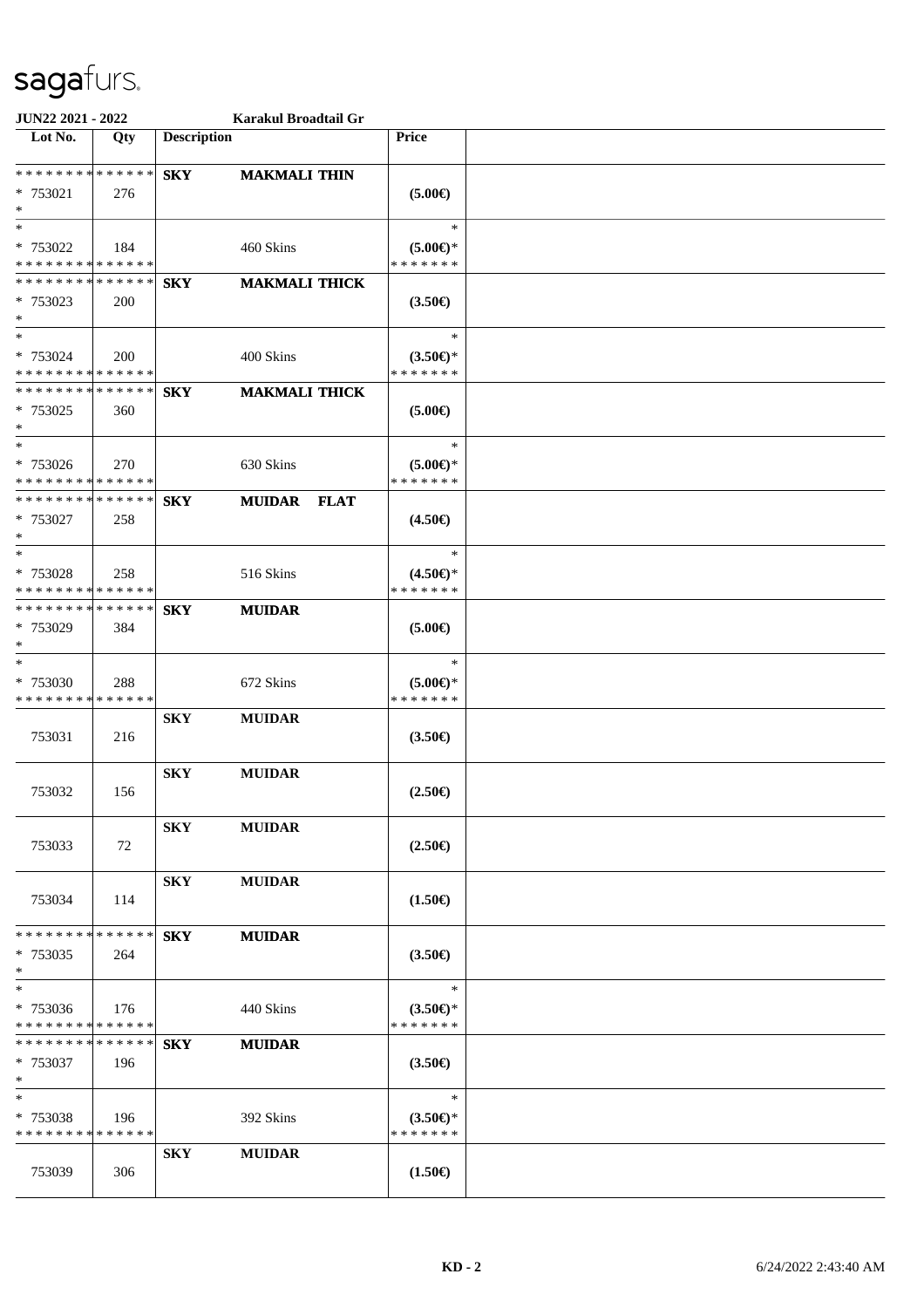| JUN22 2021 - 2022 |        |                                     | Karakul Broadtail Gr |                  |  |
|-------------------|--------|-------------------------------------|----------------------|------------------|--|
| Lot No.           | Qty    | <b>Description</b>                  |                      | Price            |  |
| 753041            | 240    | <b>Dark</b>                         | <b>MAKMALI THIN</b>  | $(4.00\epsilon)$ |  |
| 753042            | $60\,$ | <b>Dark</b>                         | <b>MAKMALI</b>       | $(2.50\epsilon)$ |  |
| 753043            | 110    | <b>Dark</b>                         | <b>MAKMALI</b>       | $(1.50\epsilon)$ |  |
| 753044            | 212    | <b>Dark</b>                         | <b>MAKMALI THICK</b> | $(4.00\epsilon)$ |  |
| 753045            | 120    | <b>Dark</b>                         | <b>MAKMALI THICK</b> | $(2.00\epsilon)$ |  |
| 753046            | 160    | <b>Dark</b>                         | <b>MAKMALI THICK</b> | $(2.00\epsilon)$ |  |
| 753047            | 102    | <b>Dark</b>                         | <b>MUIDAR</b>        | $(2.50\epsilon)$ |  |
| 753048            | 342    | <b>Dark</b>                         | <b>MUIDAR</b>        | $(3.50\epsilon)$ |  |
| 753049            | 246    | <b>Dark</b>                         | ${\bf MUIDAR}$       | $(2.50\epsilon)$ |  |
| 753050            | 216    | <b>Dark</b>                         | <b>MUIDAR</b>        | $(2.00\epsilon)$ |  |
| 753051            | 64     | <b>Dark</b>                         | ${\bf MUIDAR}$       | $(1.50\epsilon)$ |  |
| 753052            | $80\,$ | $\bold{XDRK}$                       | <b>MAKMALI</b>       | $(1.00\epsilon)$ |  |
| 753053            | 220    | <b>LIGHT</b><br>$\rm II$            | <b>MUIDAR</b>        | $(1.00\epsilon)$ |  |
| 753054            | 90     | <b>LIGHT</b><br>$\rm II$            | <b>MUIDAR</b>        | $(1.00\epsilon)$ |  |
| 753055            | 176    | ${\bf S}{\bf K}{\bf Y}$<br>$\rm II$ | <b>MUIDAR</b>        | $(1.00\epsilon)$ |  |
| 753056            | 70     | Dark<br>$\rm II$                    | <b>MUIDAR</b>        | $(1.00\epsilon)$ |  |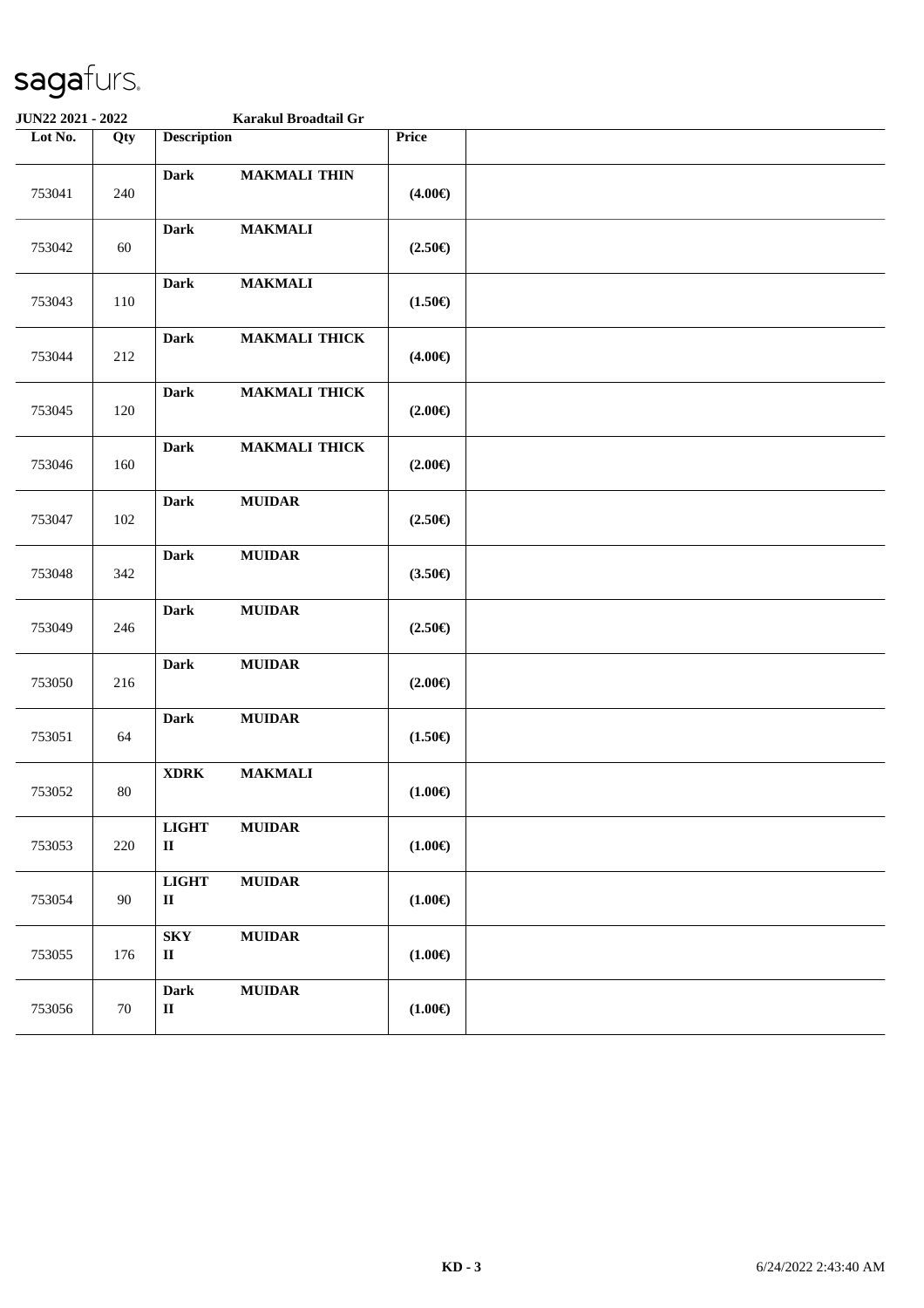| JUN22 2021 - 2022                                   |     |                    | Karakul Broadtail Bl |                                            |  |
|-----------------------------------------------------|-----|--------------------|----------------------|--------------------------------------------|--|
| Lot No.                                             | Qty | <b>Description</b> |                      | Price                                      |  |
| 753501                                              | 260 | <b>Black</b>       | <b>MAKMALI THIN</b>  | $(2.00\epsilon)$                           |  |
| * * * * * * * * * * * * * *<br>* 753502<br>$\ast$   | 220 | <b>Black</b>       | <b>MAKMALI THIN</b>  | 4.00€                                      |  |
| $\ast$<br>* 753503<br>* * * * * * * * * * * * * *   | 220 |                    | 440 Skins            | $\ast$<br>4.00€*<br>* * * * * * *          |  |
| 753504                                              | 146 | <b>Black</b>       | <b>MAKMALI</b>       | $(2.50\epsilon)$                           |  |
| 753505                                              | 86  | <b>Black</b>       | <b>MAKMALI</b>       | $(1.00\epsilon)$                           |  |
| * * * * * * * * * * * * * *<br>* 753506<br>$\ast$   | 300 | <b>Black</b>       | <b>MAKMALI THICK</b> | $(3.50\epsilon)$                           |  |
| $\ast$<br>* 753507<br>* * * * * * * * * * * * * *   | 200 |                    | 500 Skins            | $\ast$<br>$(3.50 \in )^*$<br>* * * * * * * |  |
| 753508                                              | 86  | <b>Black</b>       | <b>MAKMALI THICK</b> | $(2.00\epsilon)$                           |  |
| 753509                                              | 180 | <b>Black</b>       | <b>MAKMALI THICK</b> | $(2.50\epsilon)$                           |  |
| * * * * * * * * * * * * * *<br>* 753510<br>$\ast$   | 192 | <b>Black</b>       | <b>MUIDAR</b>        | $(3.50\epsilon)$                           |  |
| $\ast$<br>* 753511<br>$*$                           | 288 |                    | $\overline{c}$       | $\ast$<br>$(3.50 \in )^*$<br>$\ast$        |  |
| $\ast$<br>* 753512<br>* * * * * * * * * * * * * *   | 288 |                    | 768 Skins            | $\ast$<br>$(3.50 \in )^*$<br>* * * * * * * |  |
| * * * * * * * * * * * * * *<br>$* 753513$<br>$\ast$ | 282 | <b>Black</b>       | <b>MUIDAR</b>        | $(2.50\epsilon)$                           |  |
| $\ast$<br>* 753514<br>$*$                           | 188 |                    | 2                    | $\ast$<br>$(2.50 \in )^*$<br>∗             |  |
| $*$<br>* 753515<br>$*$                              | 188 |                    | 3                    | $\ast$<br>$(2.50 \in )^*$<br>$\ast$        |  |
| $\ast$<br>* 753516<br>* * * * * * * * * * * * * *   | 188 |                    | 846 Skins            | $\ast$<br>$(2.50 \in )^*$<br>* * * * * * * |  |
| * * * * * * * * * * * * * *<br>* 753517<br>$*$      | 204 | <b>Black</b>       | <b>MUIDAR</b>        | $(2.50\epsilon)$                           |  |
| $\ast$<br>* 753518<br>$*$                           | 206 |                    | $\overline{c}$       | $\ast$<br>$(2.50 \in )^*$<br>$\ast$        |  |
| $\ast$<br>* 753519<br>* * * * * * * * * * * * * *   | 206 |                    | 616 Skins            | $\ast$<br>$(2.50 \in )^*$<br>* * * * * * * |  |